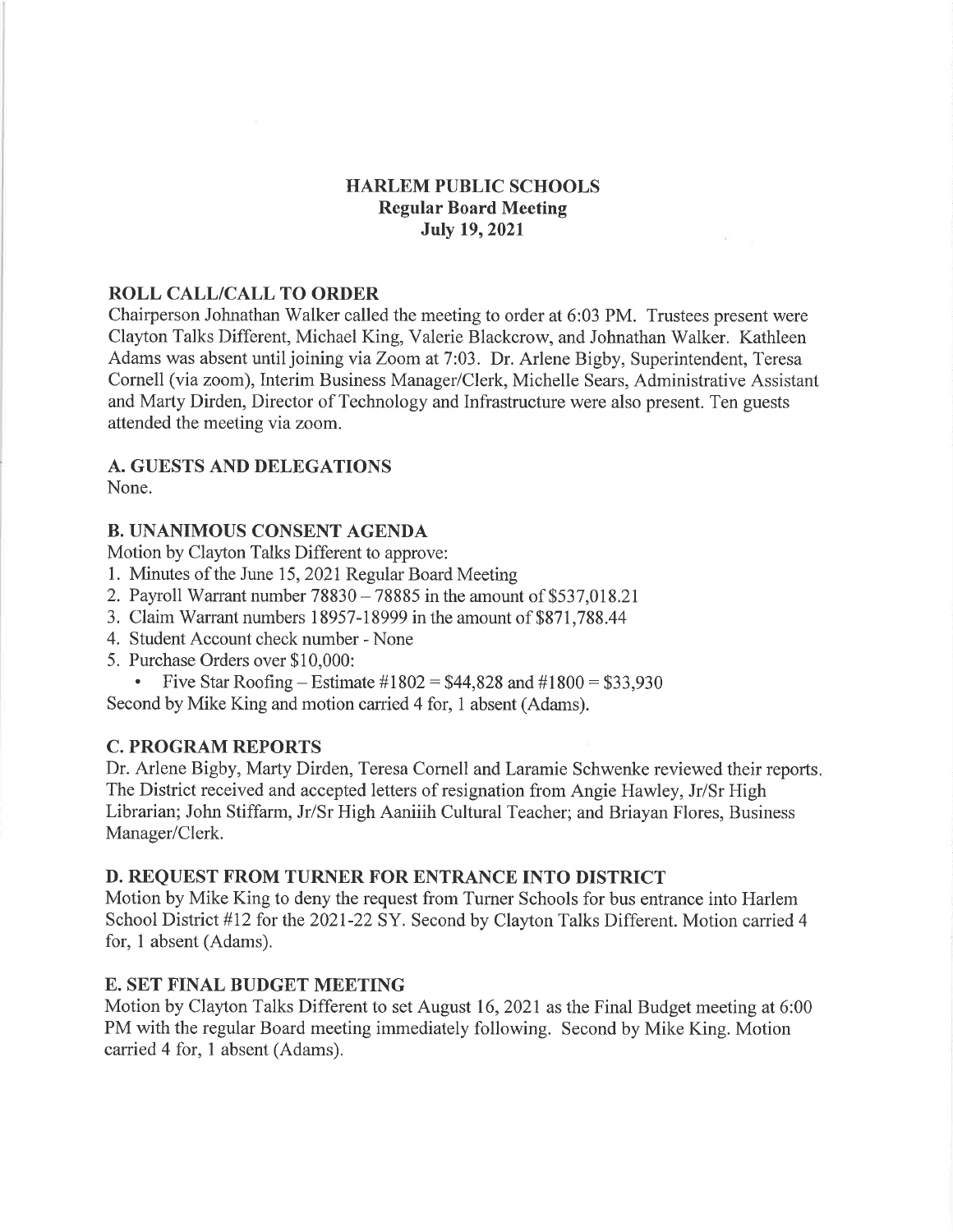## F. ESTABLISH 2O2I-22 PETTY CASH ACCOUNT

Motion by Clayton Talks Different to approve the establishment of a petty cash fund in the amount of \$5000 to use for approved staff development, approved travel, registrations, COD's, postage, fees, deposits, payroll taxes and approved memberships and dues. Seconded by Mike King. Motion carried 4 for, 1 absent (Adams).

### G. BY-LAWS FOR DISTRICT HOUSING AND LEASE AGREEMENTS

Motion by Clayton TalksDifferent to approve the updated By-Laws of Harlem Schools District Housing and update Harlem Schools Lease Agreements. Seconded by Mike King. Motion carried 4 for, 1 absent (Adams).

Motion by Mike King to allow the Housing committee to place tenants (Ronald Donceras, Clinton McGarvin and family, Josephine Querimit and husband, and Patricia Loceo) in housing over the summer. Second by Clayton Talks Different. Motion carried 4 for, I absent (Adams).

### H. REOPENING PLANS FOR 2021.22 SCHOOL YEAR

No Action. Will discuss again at August meeting. Board would like to go with 100% in person learning.

## I. LIQUATED DAMAGES

No action. The District will continue implementation of the liquated damages of 15% (57,547.87) for Cheryl Hawley based upon her contract.

## **J. HEALTH INSURANCE RENEWAL**

Motion by Clayton Talks Different to accept the renewal plan rates from Blue Cross Blue Shield for health insurance, The Hartford Group for retiree insurance plan (for retirees >65), and Guardian for dental, vision, life/AD&D and disability insurance for the 202I-22 school year. The plan will be from September 1, 2021 through August 31. 2022. Seconded by Mike King. Motion carried 4 for, 1 absent (Adams).

# K. BEAR PAW COOPERATIVE INTERLOCAL AGREEMENT RENEWAL

Motion by Clayton Talks Different to approve Bear Paw Cooperatives Interlocal Cooperative Agreement for the term of July 1, 2021 through and including June 30, 2024. Seconded by Mike King. Motion carried 4 for, 1 absent (Adams).

## L. 2O2I-22 HANDBOOK APPROVALS

Tabled until August for the Administration to re-address some of the issues and make corrections.

Kathleen Adams joined the meeting via Zoom.

# M. CONSIDERATION FOR ISSUANCE OF CONTRACT TO HIRE/APPOINT INTERIM BUSINESS MANAGER/CLERK AND UPDATE SIGNATURES

Motion by Clayton Talks Different to appoint Teresa Cornell as Interim Board Clerk and hire as Business Manager/Clerk of School District No.12 from July 1 - December 31, 2021 for \$36,400 with changes to retirement benefits as discussed. Seconded by Mike King. Motion carried 5 for.